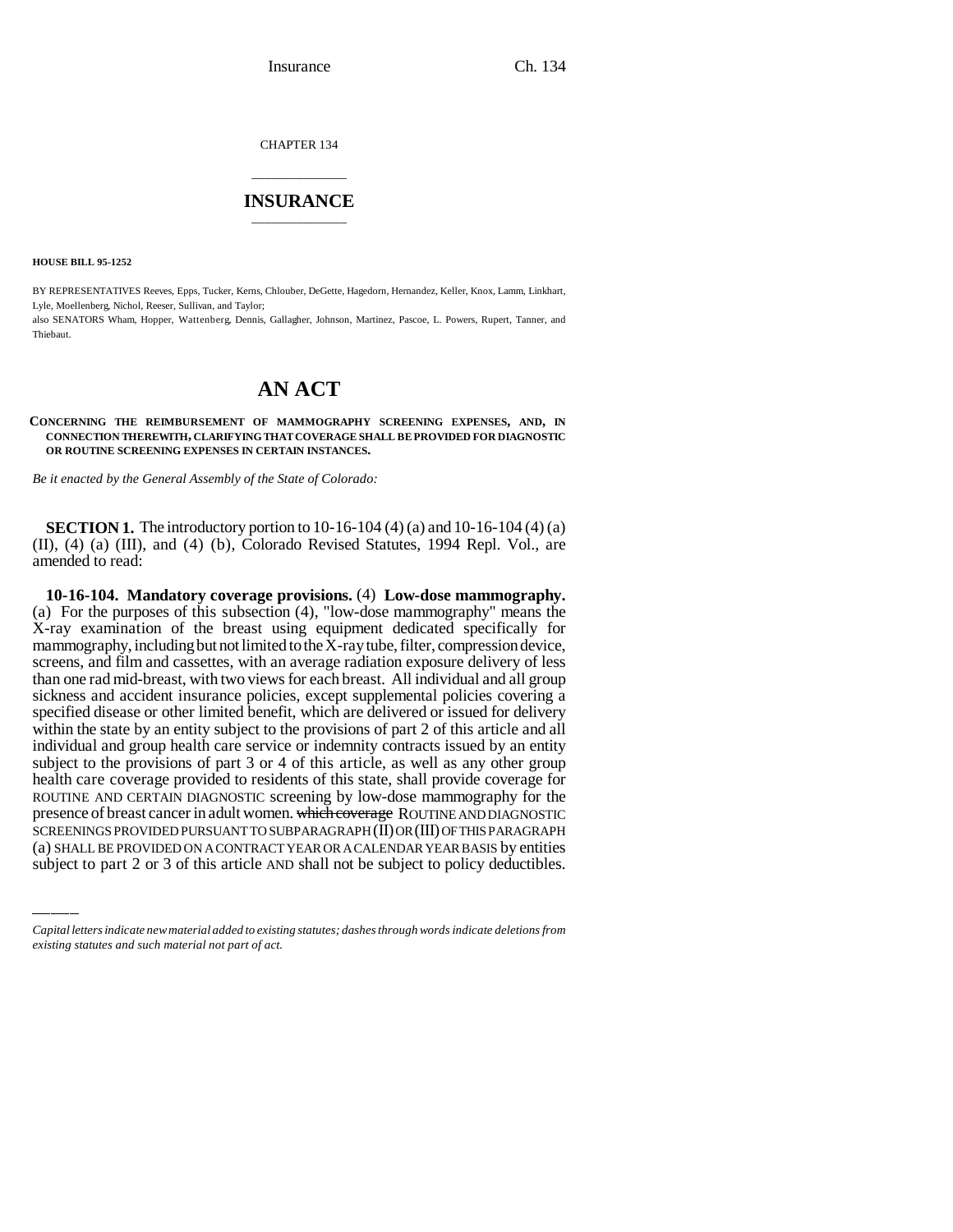Such coverage COVERAGES shall be the lesser of sixty dollars per mammography screening, or the actual charge for such screening. The minimum benefit required under this subsection (4) shall be adjusted to reflect increases and decreases in the consumer price index. BENEFITS FOR ROUTINE MAMMOGRAPHY SCREENINGS SHALL BE DETERMINED ON A CALENDAR YEAR OR A CONTRACT YEAR BASIS, WHICH SHALL BE SPECIFIED IN THE POLICY OR CONTRACT. Such benefit THE ROUTINE AND DIAGNOSTIC COVERAGES PROVIDED PURSUANT TO THIS SUBSECTION (4) shall in no way diminish or limit diagnostic benefits otherwise allowable under a policy. IF AN INSURED PERSON WHO IS ELIGIBLE FOR A ROUTINE MAMMOGRAPHY SCREENING BENEFIT PURSUANT TO SUBPARAGRAPHS (I), (II), AND (III) OF THIS PARAGRAPH (a), HAS NOT UTILIZED SUCH BENEFIT DURING A CALENDAR YEAR OR A CONTRACT YEAR, THEN SUCH PROVISIONS SHALL APPLY TO ONE DIAGNOSTIC SCREENING FOR SUCH YEAR. IF MORE THAN ONE DIAGNOSTIC SCREENING IS PROVIDED FOR SUCH PERSON IN A GIVEN CALENDAR YEAR OR CONTRACT YEAR, THE OTHER DIAGNOSTIC SERVICE BENEFIT PROVISIONS IN THE POLICY OR CONTRACT SHALL APPLY WITH RESPECT TO SUCH ADDITIONAL SCREENINGS. This mandated mammography coverage shall be provided according to the following guidelines:

(II) Screening not less than once every two CALENDAR YEARS OR CONTRACT years for women forty years of age and under fifty years of age, AS SPECIFIED IN THE INSUREDS POLICY OR CONTRACT, but at least once a EACH SUCH CALENDAR YEAR OR CONTRACT year for women A WOMAN with risk factors to breast cancer as determined by her physician for an entity subject to part 2 or 3 of this article, or as determined by a participating physician for an entity subject to part 4 of this article;

(III) Annual screening, ON A CALENDAR YEAR OR CONTRACT YEAR BASIS, for women who are fifty to sixty-five years of age.

(b) The requirements of this section shall apply to all individual sickness and accident insurance policies and health care service or indemnity contracts issued on or after Huly 1, 1992 JULY 1, 1995, and to all group accident and sickness policies and group health care service or indemnity contracts issued, renewed, or reinstated after July 1, 1992 JULY 1, 1995.

**SECTION 2.** 25-4-1502 (1) and (5), Colorado Revised Statutes, 1989 Repl. Vol., are amended, and the said 25-4-1502, as amended, is further amended BY THE ADDITION OF A NEW SUBSECTION, to read:

**25-4-1502. Definitions.** As used in this part 15, unless the context otherwise requires:

(1) "Asymptomatic" means exhibiting no external symptoms of disease.

(3.5) "DIAGNOSTIC SCREENING" MEANS THE USE OF PROCEDURES INCLUDING PHYSICAL EXAMINATIONS, RADIOLOGIC IMAGING, SURGICAL TECHNIQUES, AND ANY NEW TECHNOLOGIES APPROVED BY THE BOARD FOR DETECTING WHETHER ABNORMALITIES OF THE BREAST ARE MALIGNANT OR BENIGN.

(5) "Screening" means the conduct of physical examinations, visual inspections, or other medical tests exclusively for the purpose of ascertaining the existence of any physiological abnormality which might be indicative of the presence of disease.